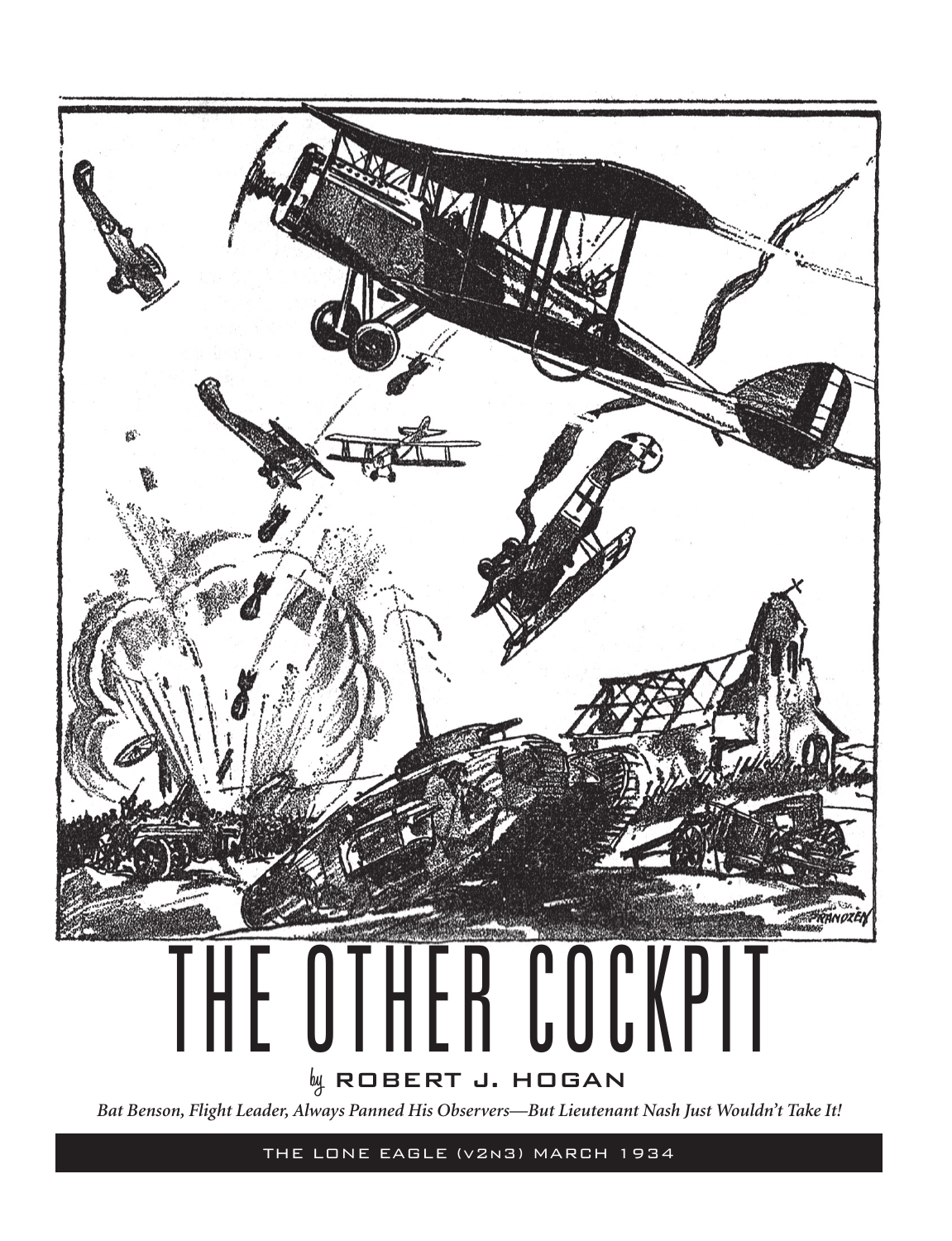P TO THE TIME that a certain half-<br>wing joined the One Hundred and<br>Sixteenth Bombardment Squadron, I<br>Benson was the only pilot on the field<br>who had seen any service over the lines to speak of. wing joined the One Hundred and Sixteenth Bombardment Squadron, Bat Benson was the only pilot on the field And Bat Benson was never the one to hide his candle under a cockpit cover. He had a voice like a fog horn. A horn that was his own exclusively and one that got plenty of blowing. Pilots at the field were getting fed up with his constant flow of personal aggrandizement about the time Nash arrived on the scene. But as First Lieutenant Benson was flight leader of the one and only flight at the new field, there didn't seem to be much they could do about it.

On the morning that First Lieutenant Nash seemed to wander quietly into the mess and ask a question, the pilots were not aware that a change was about to take place. They were eating quietly and for a good reason. Bat Benson was doing all the talking as usual.

"IT'S like I've been telling you birds all along," his voice boomed. "If anybody should ask me, I've had a lousy bunch of observers."

Silence fell upon the room. Nobody had asked him. Still he ranted on, as though in self-defense.

"Take the last two guys in my rear cockpit. That guy, Turner. And this kid, Molton, that got a slug in his bean yesterday. Neither one of 'em could hit the side of a barn. Makes me look like a dud to the C.O. Me, with all the experience I've had before I came to this hole, and I have to draw a bunch of dumb clucks in my back cockpit to make me look like a ham."

From somewhere far off, on the other side of the mess shack, came the unmistakable snorting roar of a luscious razzberry, with the accent of a Bronx cheer.

Benson leaped from his bench at the table. Swept his plate crashing to the floor with one sweep of his powerful arm. Glared about the room in baffled rage.

"Who the hell did that?"

The eye of every pilot and observer in the room was deep in his plate before him. Wrinkles of mirth played about the corners of their mouths. They would have liked to razz Bat Benson to his face, had they dared, but every man in the room had two good reasons for not doing so. Bat Benson outranked any of them. Was their flight leader. Then, too, he was bigger and stronger than any of the others and possessed a terrible temper.

"Maybe you guys think I'm kidding you," he bellowed. "If I could get one good guy with guts and half an eye in that cockpit behind me, I'd show you some bombing and observation and shooting that would burn you up, see?"

That was the moment that someone noticed the door of the mess open. Saw the figure that stood framed there for a moment like a small picture in an oversized frame. His eyes were keen as they swept the room at a glance. Didn't match the rest of him. He looked like an old man. His face was wrinkled, His right shoulder seemed to sag, and as he stepped into the room and closed the door behind him, he limped. Every eye in the room turned toward him. Every ear heard his words which came softly. Strained to catch what he said.

"Maybe some of you men will tell me where I can find Lieutenant Benson. I'm his new observer."

THE room seemed suddenly electrified. Chuck Holden tried to choke off a convulsive laugh, with a swig of coffee half way down his throat, and burst into a fit of coughing. Someone snickered outright. Bat Benson glared.

"Well, I'll be damned!"

Rage flared in Benson's eyes as he strode toward the diminutive half-wing.

"I'm Lieutenant Benson," he snapped. "Who the hell are you?"

The half-wing merely nodded. There was no move toward a salute.

"Lieutenant Nash is the name," he announced. Then his wrinkled face grinned at Benson with a twisted smile that seemed to taunt him. A look which said as plainly as words, "I've seen your kind before, Blow-hard."

Benson snarled. "First thing you better learn to do, Nash, is salute your superiors and say—"

HE STOPPED short and stared. His eyes had shifted from that wrinkled old face before him to the drooping right shoulder—shifted to the other. Had focused on a first lieutenant's bars.

"Say, what the hell is this war coming to?" he blurted. "Since when have they been commissioning green observers as first louies?"

Again that slight twisted grin from Nash that seemed characteristic of him.

"Must be on account of my being a son of President Wilson, I guess," he volunteered in seeming sincerity. Someone snickered. Benson's face went crimson. "Say, what are you trying to do, kid me?" he roared.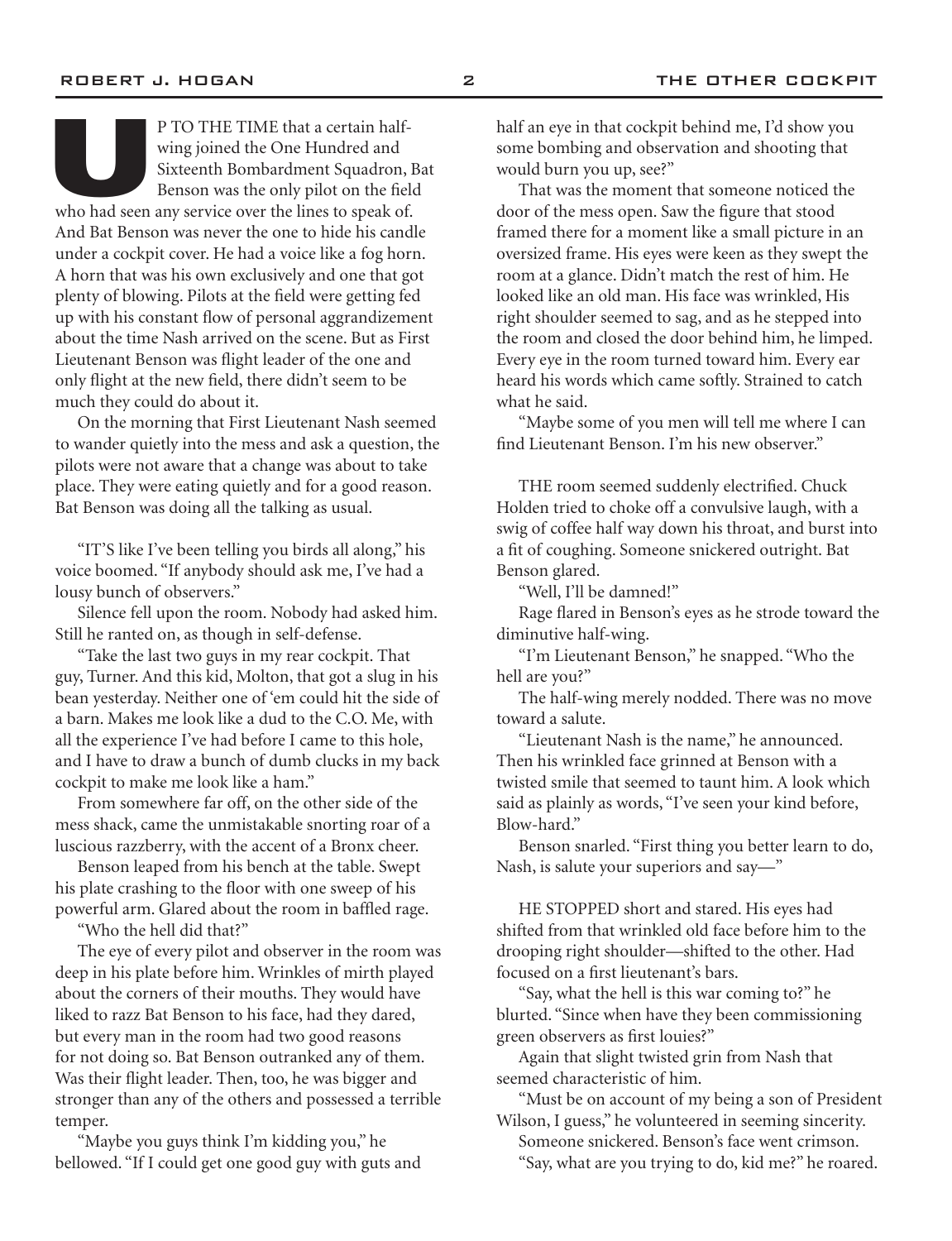"Hum," he mused. "That's funny. There must be some mistake. Sort of knocks my family tree all to hell."

The mess exploded with a roar of laughter. Laughter that reflected on the face of Bat Benson in a purple gleam of hate. He stood trembling with rage as he glared down at Nash. His big hands opened and closed convulsively, as though he wanted to tear this little old man before him into bits.

Benson's big fist came back slowly—ready to strike. Like a flash Nash limped out of his reach. Still grinning, he held up his hand.

"Here, you big bully!" he screamed in mock fear. "Put away that fist. Would you hurt a cripple?"

Benson stood glaring at him like a great animal. Shook with rage and his helplessness to do anything about it in his usual way. Slowly he got control of himself enough to speak.

"All right," he snapped. "You think you're funny. Taking me for a ride, hey? Trying to make a fool out of me."

"But, Lieutenant," mocked Nash seriously, "certainly you can't blame me for that."

The roar of laughter drowned out the words that rasped from Benson's throat. He whirled to face the others in the room. "Attention!"

Military discipline did its duty. Men snapped to attention. All save First Lieutenant Nash, who slouched a few paces away from Benson with that grin on his face.

"At ten o'clock this morning we go out on observation. The whole flight. We cover the sector we've been working on from Hill 187 to the town of Cramou. Laugh, you buzzards, while you've got breath. This isn't going to be so funny."

He whirled to face Nash again.

"AND you, wise guy," he bellowed. "I'll see just ho wgood you are. You've had a lot of fun this morning. On the flight it's going to be my turn, see?"

Bat Benson stomped out of the mess and slammed the door behind him.

There was more laughter after the door slammed. But, somehow, now it didn't ring true. Was more easily controlled. Chuck Holden sauntered over to Nash. Saluted and introduced himself.

"Cripes, Lieutenant," he grinned, "your first name must be Daniel by the way you took after the lion in his den."

Nash grinned and shook his head slowly.

"KIND of a dirty trick to take advantage of my equal rank at that, I suppose," he chuckled. "But that guy, Benson! I couldn't help it." Others crowded about him. Moved him to a table.

"Benson's had it coming to him for a long time," someone told him. "You'll have to watch your step from now on. That guy's poison."

"Yeah," cut in Holden, "we've got to give Benson credit for one thing, anyway. He doesn't have much luck with the Jerries in combat, but he doesn't seem to be scared of anything that flies or walks. Been blaming his rotten luck on the observers he's had."

Nash felt every eye upon him. Searching him out. "I hope he won't be disappointed this time," he ventured. "What's this observation hop we're going on at ten?"

"Rotten job," Holden told him. "We've been doing the work of the balloonatics for a couple of weeks now. The enemy moved up at a field on the other side of the line with a hell of a big bunch of Fokkers. They've got the balloon outfit on this side so damn scared they don't let up a bag."

"Sounds like Jerry's planning a big push in this sector and don't want us to know anything about it," Nash observed.

"Right. That's what the tin hats think, That's why we've been catching hell lately. Been ordering us to take looks in place of the balloons, It's no cinch, with the Fokkers swarming around like a bunch of hornets."

"How about some pursuits helping out from some other field around here?" queried Nash.

"They're too busy where they are. We're getting a new batch of pursuits here at this field as soon as the mahogany desk squad gets around to it."

Men of the One Hundred and Sixteenth hung on his words. Wanted to ask questions, but somehow couldn't bring themselves to it. This seeming little old man with the eye and the voice of a youngster. He seemed certain of himself. Calm and cool, while others were nervous about the coming flight.

They watched him at a distance, when mess was finished, as he walked to the hangar. Asked for Benson's D.H. Saw him spend two hours working at the guns in the rear cockpit. Checking carefully each round of ammunition. Taking the guns apart. Going over them with the skill of an expert. Putting them back and checking them again with a nod of satisfaction.

SEVEN D. H. observation planes warmed on the line. Bombs nestled under each bottom wing like great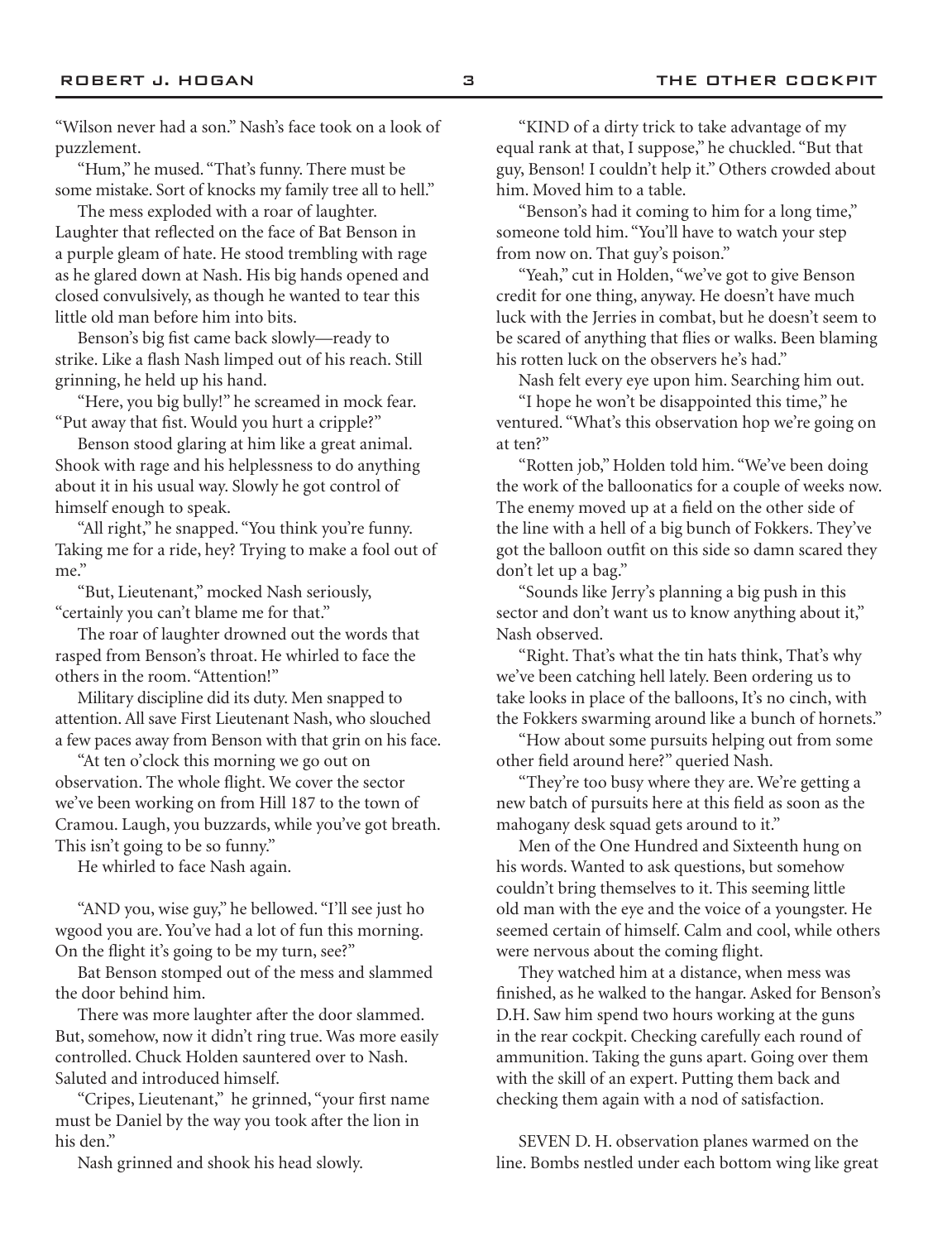eggs being carried carefully—respectfully. Benson was coming down the tarmac. It was nearly time to shove off. He called the others about him.

"Listen, you birds. Orders from Headquarters. Stay out as long as possible. Report everything you see of great importance. Jot down all things you notice to report when we return—if any of you wise guys are that lucky."

He was looking full at Nash as he uttered the last words.

"You, Nash!" he barked. "Can you shoot—and handle a key?"

Nash's face twisted into his grin again as he nodded.

"I'm an observer, according to the records, Benson," he said.

Benson cursed under his breath. Turned his back and walked to his ship without a word.

LIBERTIES droned. Burst into ear-splitting thunder as the great ships leaped and bounded with their heavy load of bombs. They rose sluggishly into the air and droned north.

Nash's face was set. There was little mirth there now. Swiftly he checked the implements in his cockpit. Tried out the sending key. Lowered the aerial with the lead fish at the end even before they reached enemy country. Held a pencil pointed over the pad in the rack just above the sending key. Sat a little tense, but ready.

The others spread out to their respective stations. Each ship alone now, roaring over the front. Archies went into ecstasy at their arrival. Grunted incessantly from below, throwing up mushroom-shaped puffs of smoke that were yellow and foreboding.

Before him, Nash saw the huge head and shoulders of Bat Benson. Heard his voice through the mouth tube that ran to his ears.

"Well, get going, wise guy. It's my turn now to laugh," Benson rasped through the tube.

Nash's answer was short. His eyes were strained downward. They didn't miss a thing. His hand worked one minute with his pencil on the pad. Saw huge movements of troops below. Guns rolling up. Marked the point on the map. Ticked out a hurried message in code, with the wireless key, to go back immediately to Headquarters.

"Shut up! I'm busy." That was all he had time for at the moment.

Minutes passed. His fingers flew at his work. There wouldn't be much time now. There wasn't!

"Well, grandpa, here they come."

That was Bat Benson's voice rasping through the tube.

Nash didn't answer now. He was still too busy. He'd seen that flight of five Fokkers headed their way a full half minute before Benson had spoken.

"Well, what are you going to do about it?" barked Benson.

"Keep observing as long as I can," came back the response. "They'll be out of range for another half minute. Some things I want to get straight before they get here. You'll have to take care of 'em, if I'm not through when they get here."

Nash heard a curse through the tube.

"Say, what the hell do you think this is, a sightseeing excursion?"

Nash didn't answer for a second. His eyes were focused on the torn earth far below. His fingers worked rapidly on the sending key. Then, when he had finished a sentence:

"No, you dumb cluck, and it's no long-range target practice, either."

Spandaus rattled wildly about them as the five Fokkers bore clown. They were warming bursts as they came close. Once Benson turned a slightly white face behind and stared at Nash. He was staring hard at the ground below. Then his head disappeared inside the cockpit and he worked feverishly at his key. Something of importance down there. Something in movements he must get back to the lines.

THE D.H. whirled and dove. Fought like mad now, with Nash still struggling on in the rear cockpit for a time which was actually five seconds, but which seemed to Bat Benson an age.

Suddenly, life came to the rear cockpit. Nash was standing. Whirling behind his guns. Pouring hot Lewis steel into Fokkers that swarmed on his tail. Fokkers which had thought to take advantage of the abandoned look of that rear cockpit.

Nash stared across his sights. Pressed the triggers. Cursed wildly at the miss. The D.H. had swerved dizzily. Seemed never to stop. He heard the rattle of guns in front of the forward cockpit. Whirled an instant to see what Benson was shooting at.

He was flying like a fool. Trying to follow the Fokkers in their smooth gyrations. Trying to follow them with a bomb-loaded D.H.

Again Nash whirled and moved his guns with him. One Fokker diving wildly at his cockpit with snorting Spandaus.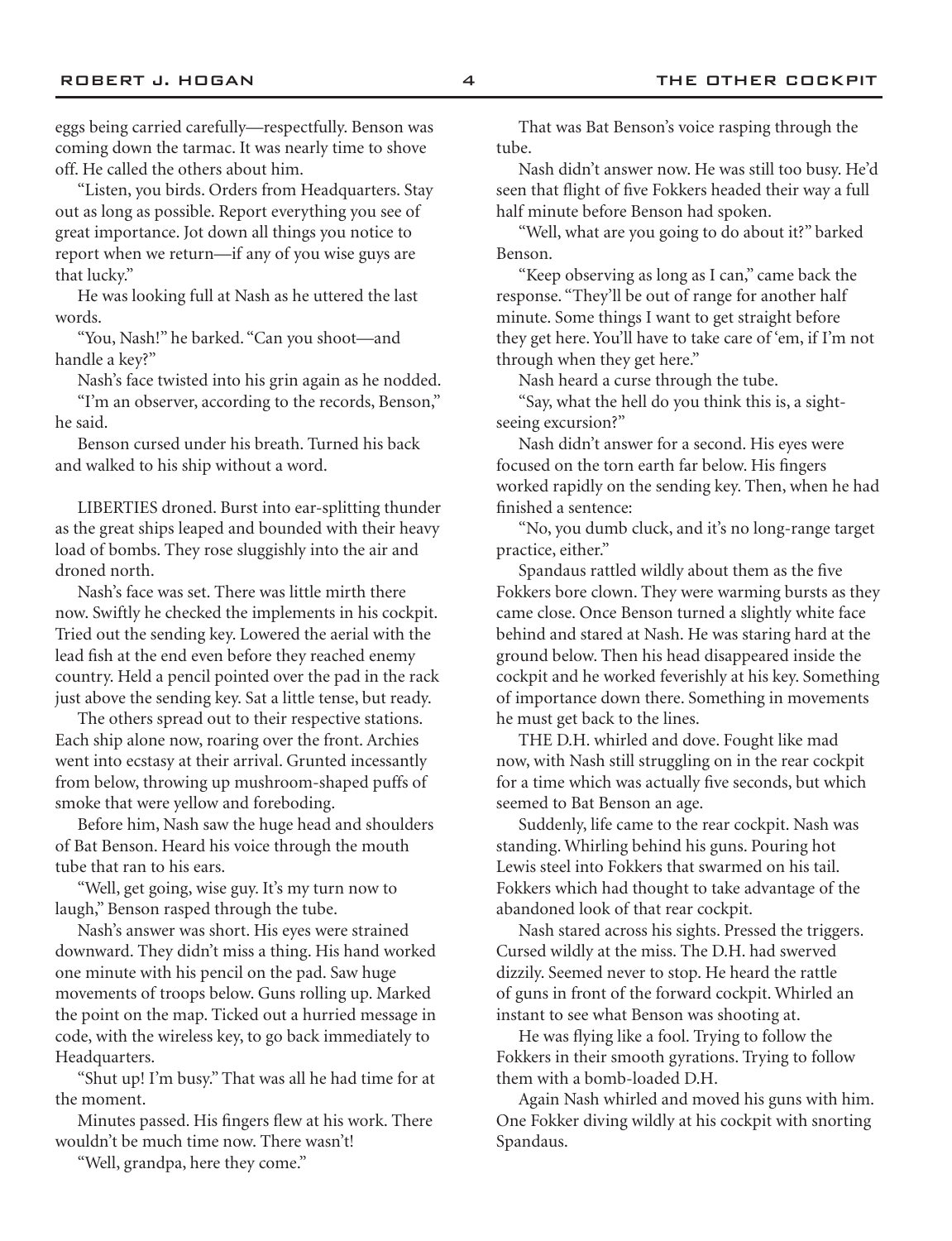NASH'S movements were flashing like lightning. His hand pressed this time. The ship swerved again. Threw him off his aim. Still, with clenched teeth, he followed that Fokker with his sights. Stabbed Lewis steel home in a fierce staccato of flame and tracers. Saw his tracers fluff out and scurry into the cockpit of the one Fokker like white ribbons leading from it.

He didn't wait to see that lone Fokker go down. Things were too hot about him. Instead he peered down for an instant. They were directly over great activity on the ground. Massed troops and trucks and guns.

His hand flashed to the bomb releases. Pulled six times in rapid succession. Then he was back at his guns. Fastening his sights on a Fokker devil. Only to be thrown off his aim the next minute by the sudden lurching movement of the ship as Benson whirled through the air in a futile attempt to get his own sights on some other enemy ship.

Nash cursed frantically. The ship wouldn't stay still an instant. Benson took no heed of the observer in the rear cockpit. He was only thinking of himself. The observer could take whatever he could get. The hell with him.

Stabbing Spandau steel ripped through the bottom of the cockpit of the D.H. Went sizzling past Nash's ear as he lurched to one side. He whirled his guns. Tried to get them pointed at the blind spot. It was hopeless. Benson was on the tail of a Fokker devil that seemed to be playing with him. Making fun of his poor shooting.

Steel drummed wildly on the covering of the bomber. She was acting more easily to the controls now with the bombs gone. The ship lurched. The Fokker dove and snarled up from the other side of the blind spot.

There was only an instant when Nash acted. But it was enough. His guns were almost straight down. As straight down as they could be. His fingers pressed the triggers. Lewis guns rattled and bucked. Orange and crimson flame spirted from their muzzles and sent another Fokker hurtling down at the bottom end of a pillar of smoke.

THREE now. Three enemy planes left. He felt the ship lurch suddenly. Felt it turning for home. Glanced about for an instant. Then whirled his guns with him at the Fokkers that snarled about his tail as they raced for home.

He saw other D.H.'s roaring south. Four others. Searched for the other two. They were down. Only five

planes in the sky now. Five Allied D.H.'s, where there had been seven.

Nash's lips tightened at the thought. Two gone out of seven. He pitied the poor devils. Knew the feeling. Shuddered at the thought and struggled to control himself again.

Benson was turning round in the seat now. His face was a little white, but he was grinning. Grinning in frank admiration of his new observer.

The Fokkers had veered off now before the terrific fire of Nash's twin Lewis guns. They were racing for home. Could do little more, In that brief space of time he'd gotten considerable information. The enemy was massing all along the front. Still, they wouldn't attack the full length of the front. When the time came, there would be a point at which they would concentrate for the beginning. Nash knew these things from his past experience.

HIS mind was still struggling with the idea, the thought of what he had seen down below them on the German side of the lines, all during noon mess. He paid little attention to Benson's ravings.

He felt a tenseness in the air as Benson talked. Tried not to pay attention to what he was saying.

"Laugh now, you buzzards," Benson was cackling. "I told you I'd show you some stuff, some results, if I got a good observer. This guy Nash is going to be a world beater when I get through with him. You guys saw what happened this morning. We got two Fokkers with a D.H. How's that for a start?"

Nash bent lower over his plate and the corners of his mouth wrinkled in a grin. The rest of the mess was silent as usual. Two ships had gone down. Four men who would never be eating with them again lay dead on the other side of the lines. Benson's voice was going on. Heedless of the feeling of the room,

"Come on, Nash, stand up and tell 'em how we did it." Nash looked up from his plate. His grin had gone.

Utter disgust was there now. Every eye in the room was on him as he got to his feet.

"Men," he began, "we did have a little luck this morning, but I feel all the credit should go to my pilot." He emphasized the word before the last. Saw Benson stick out his chest proudly and went on: "If it hadn't been for Bat Benson being in that front cockpit and flying the ship, there's no telling how many Jerries I'd have knocked down!"

The spell was broken. Someone laughed. Others joined. Benson stood grinning happily in his egotism.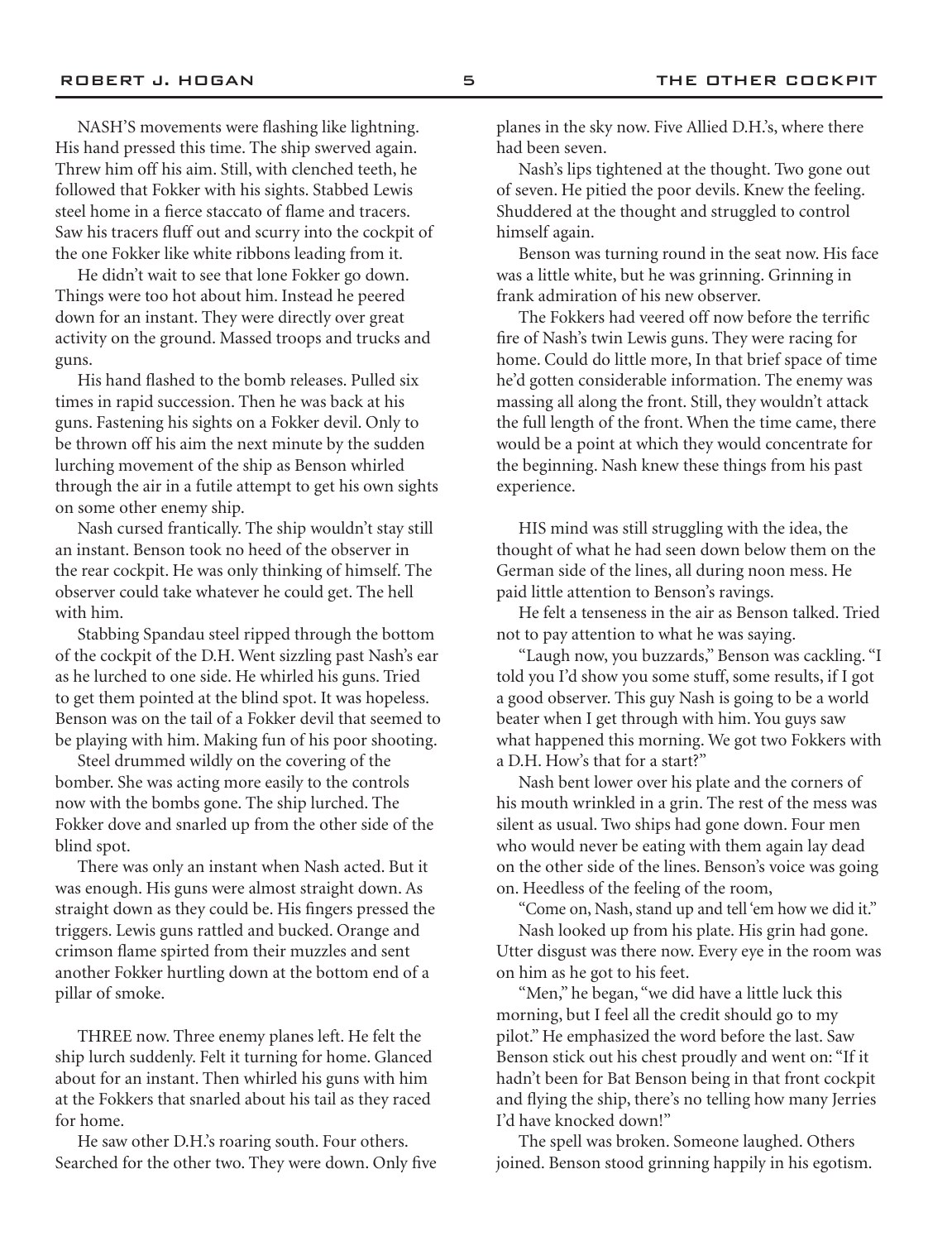So dumb he didn't get the note of derision in the laughter. In the smugness of his shell of confidence, there could be nothing now but praise, with no thought of anything else.

He was about to speak when Nash with a gesture of authority waved him down again. Then Nash held high his steaming coffee cup.

"To four good boys, gone West," he proposed. Cups were drained. Clinked to the table again. And

from the enthusiasm with which Bat Benson entered into the spirit of the thing, one might have thought that he was being toasted.

But his flare of self pride was not to last long.

THE first sign of the break came that night at evening mess when two Fokkers were chalked up on the board to one First Lieutenant Nash. Every other man who had seen the affair had given him the rightful credit of shooting down those two Jerries. There was no mention of the fact that Benson had even been in the plane.

He flamed with indignation as he saw it there. Glared about the room at the second lieutenants under his command. Roared at them.

"Hey, what the hell! I was in that plane. I flew her. I should have had credit for those two Jerries, too. Nash and I should have split them together. Who turned in this report?"

Then Nash spoke. His words came at the end of a hectic afternoon, with everyone about mad from the incessant flow of braggardly words from the lips of Bat Benson. Benson hadn't had anything like this to rave about for a long time. At last he had an observer such as he had been crying for. And now all credit was suddenly taken away from him.

"Listen, Benson," Nash drawled in his soft voice. "I've heard too much already about this affair this morning. When I want a personal publicity agent, I'll hire one myself. As far as I'm concerned, you can have all the credit for those two Jerries, if you'll just shut that big mouth of yours and give somebody a little peace."

UNCONTROLLABLE rage flared in Benson's eyes. He leaped at Nash. But something in the coolness of the smaller man before him held him back. Kept Benson from laying a hand on Nash. He towered over him, shaking with anger.

"So that's the kind of a guy you are!" he snarled. "Have luck enough to get a couple of Jerries and then try playing the hero stuff. The guy that doesn't want

any medals and glory. If you ask me, Nash, you're just a little fourflusher with a lot of luck."

*"Attention!"*

The tense moment was heightened at the order from the lips of someone near the mess door. Men snapped upright. Stood at attention, facing the door where the C.O. stood framed there.

"At ease, men," Major Harvey commanded, entering and closing the door behind him. He turned to Nash and smiled.

"You've gotten a lot of valuable information, Lieutenant," he announced. "You've all done your best. I know, but one thing is lacking. We lack ships to protect our balloon. We can't hope to do that with De Havilands, of course, and the results we get by observing from planes is for too brief a time. We must get our balloons in the air tomorrow morning at dawn, men. That's orders from G.H.Q. But how? Have any of you any ideas?"

Nash limped as he stepped forward and saluted.

"I think I have, sir," he announced. "Today I spotted the field where the Fokkers came from. I looked it over pretty carefully. Marked it on the map. It's cleverly camouflaged, and if it hadn't been for the fact that I actually saw them take off from it, I'd have thought it was rough country. I was wiring the information back to the lines at the time we were actually attacked by the Fokkers, sir."

Major Harvey nodded, and Nash went on:

"Ten bombs would clean out that field—if well placed," he announced coolly. "If Benson here is willing to go with me, I'll volunteer to do the job. I think we can get off with the load of bombs and half a tank of gas. I'm light. That ought to help."

MAJOR HARVEY'S eyes lighted with renewed hope. "Great, Nash." He turned to Benson. "What do you say, Lieutenant?"

"Sure, I'll go," he nodded. "Why not?"

"Good, then," Major Harvey agreed. "You, Nash, will be in charge, since it was your idea. You'll take off when ready."

Nash spun round and faced Benson as Major Harvey closed the door.

"You got some guts, Benson," he drawled, "or maybe you haven't. I'm going to put a proposition up to you now to see whether you have or whether you're just a big bag of wind."

He saw Benson bristle with anger, but didn't give him a chance to speak.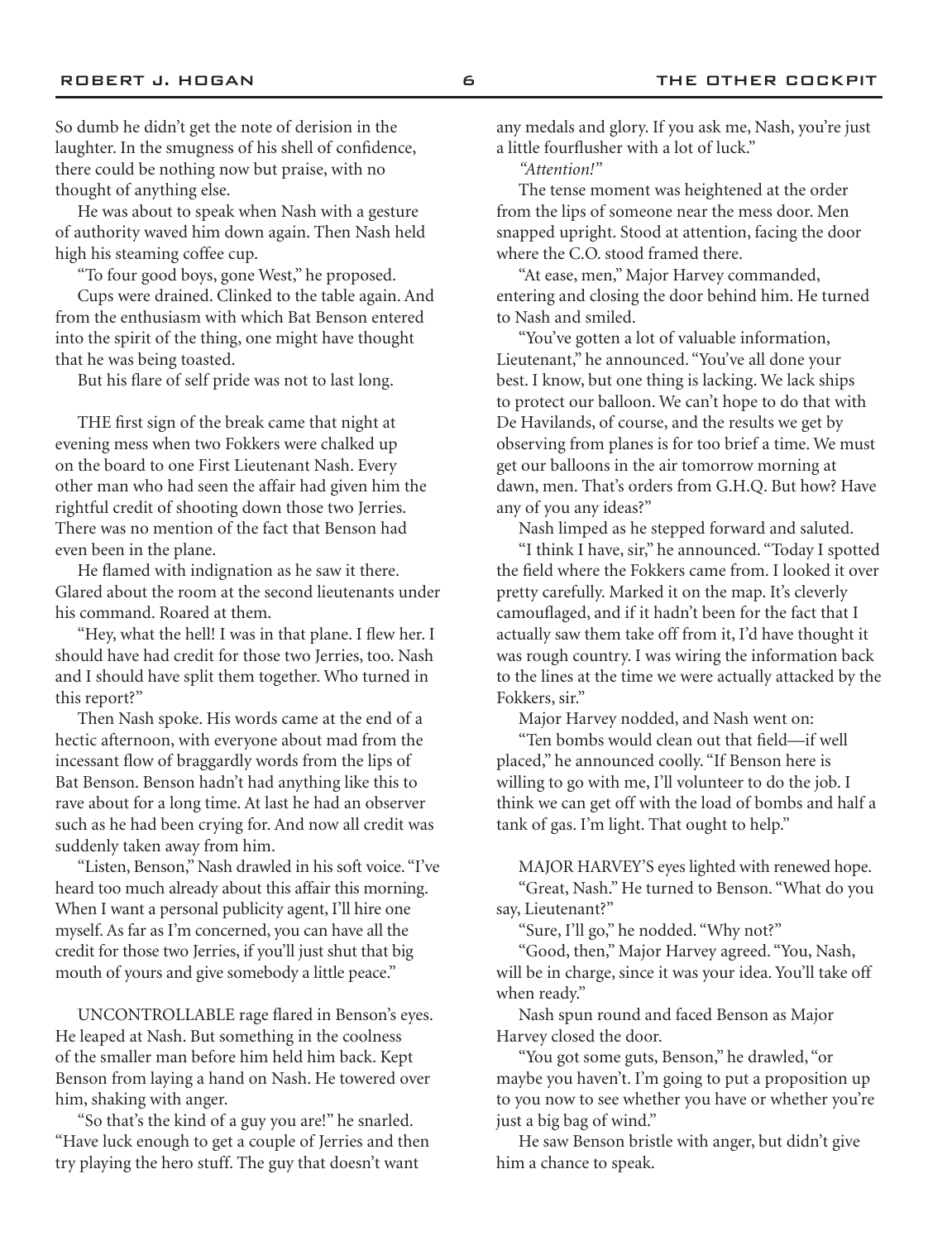"AS A pilot I think you're lousy." He raced on. "You're the rottenest observation pilot I've ever seen and I've seen plenty. You haven't the slightest idea what it means to be an observer behind you or anyone else. You've either got a world of guts or you've had a hell of a lot of luck, Benson. I'm inclined to think it's mere luck. Anyway, we'll see."

"Why, you dirty little—"

Benson only got that far when Nash cut him off.

"Shut up!" His words snapped like the crack of a pistol. "I'm not through with you yet, Benson. Here's the proposition. We change cockpits for this hop tomorrow before sunrise. I'll fly and you take my place in the rear cockpit. There won't be any dual controls there, but you won't have much to do anyway. Just pull the bomb releases when I tell you to and maybe a little plain and fancy shooting, if we get in a jam."

Benson stared at him in astonishment and rage. "You fly?" he broke off in a hoarse laugh. "Say, who the hell ever told you you could fly?"

Nash's old wrinkled face twisted in his peculiar grin.

"I've been an observation pilot for eleven months, Benson. Up until the time I was shot down and messed up in a crash. I didn't come out of the medical machine so well, but I guess they did the best they could with me. I was hit with a bad attack of crashshock and some wise guys in the medical corps figured I couldn't be trusted in a plane alone. "So they shoved me up here for observation. I changed to half-wings then,"—he eyed Benson coldly—"because I hate a fourflusher, Benson, and you've been bordering on that ever since I first saw you at Issoudon."

"You—you saw me at Issoudon?"

"Sure," grinned Nash. "I was your instructor for a while down there. You wouldn't recognize me now after the mess I got in. You've always been pig-headed from that day on, Benson. Always knew it all. Well, you don't, see?

"But before I get through with you, if you've got guts, Benson, you're going to know a hell of a lot more than you do now. You'll know what it feels like to be an observer behind a pilot who doesn't give a tinker's damn about you, as long as he gets glory and comes out with a whole skin."

Then Nash stopped short. Stared hard at Benson. Issued the challenge.

"How's your guts, fella? Is it a go?"

Every eye in the mess was on Bat Benson. His face was white. His big hands were trembling. He nodded. "Su-sure, I'll go."

THAT night Benson didn't sleep. His eyes told that at four in the morning when he found Nash working on the D.H. Found him going over the guns. Inspecting the four new bomb hangers under the wings to hold the extra bombs.

Nash grinned at him in the dimly lighted hangar and went on with his work.

"You might go over your own guns in that back cockpit," he suggested.

Something strange had changed Benson. He did not answer. There seemed to be no malice in his eyes now. He worked at his guns on the turret. Inspected them with fingers that trembled slightly. Fear clutched him.

Up there in that front cockpit he'd felt safe. He seemed out in the open, back there in the observer's cockpit.

Then they roared into the air, ten minutes later, with a warmed Liberty cutting off her explosion short and snappy. It was a struggle to get off the ground in the darkness. Nash's hand was steady on the stick. She rose unhurriedly. Trees loomed in the way, slipped under the landing gear, missing by inches as Nash played safe with his heavy load.

NOTHING but darkness about them. A dim gray to the east helped Nash to orient himself. He plugged on and his lips curled with a grin of joy that he felt to be back at a stick once again.

By his flashlight he studied his map. Headed directly toward the point he had marked there where the new field was hidden in clever camouflage.

The light of day was slower in coming than he had expected. He had laid his plans. He'd circle back high above the enemy country and attack from the north. Give them less hint of their danger at the field.

Then the light and the storming back toward the hidden field. He swung low over the field. Saw men running about wildly. Saw pilots leap into the first ships warming on the line.

Three Fokkers there on the line. Those might get away. But the rest— Those that were still in the hangar. If his plan worked they would never fly again!

His hand tensed on the stick as he roared down at one end of the row of low hangars. Then, for the first time, he spoke through the tube to Benson behind him.

"When I say 'pull,' pull that handle as fast as you can until all ten bombs are gone, Benson."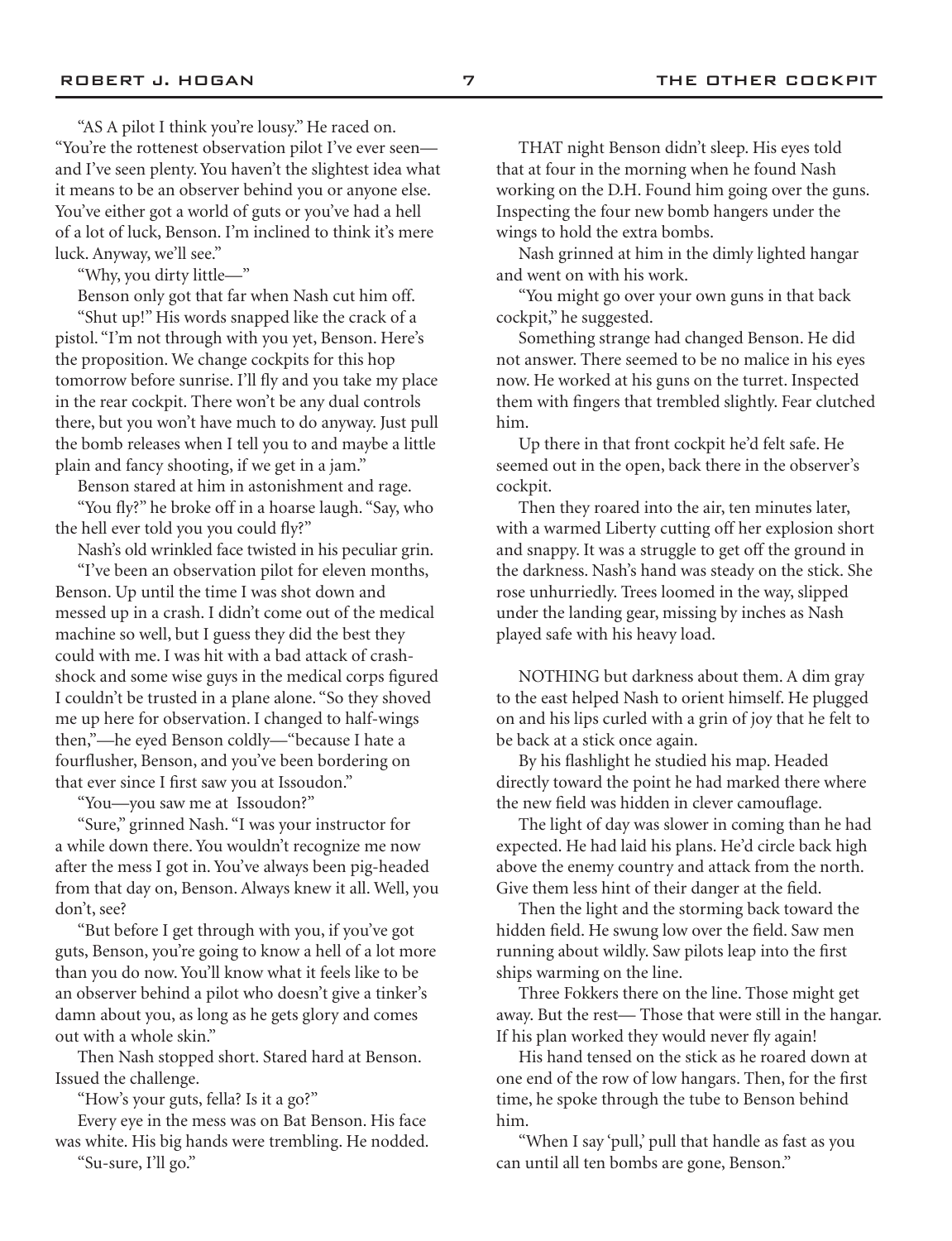That was all. He heard a meek "Okay" come back at him. Grinned to himself. Benson's lesson had not started.

They were almost on top of the first hangar.

"Pull!" Nash snapped his order.

Men scattered like flies from before the racing D.H. And behind the earth seemed to upheave in a mighty convulsion, as bomb after bomb crashed through roof and side of hangar after hangar.

Three toy ships spun on the tarmac now below them. Spun and roared wildly to be off. Three Fokkers—all that remained of the great flock of hungry birds there at the enemy field.

Deliberately, Nash let them rise. Climbed frantically for altitude as they circled up at him. Heard Benson pleading through the tube.

"For God's sake, run for home, Nash! They'll get us sure."

NASH only grinned and climbed higher. Up, up and up they circled. He thrilled at the touch on the stick. His old lust for battle was back now that he sat at the controls.

Once he had been mentioned as one of the greatest observation pilots on the front. Then had come the crash. And the shock that followed. Doctors had shaken their heads. Had said he could never be trusted again at the controls. But now Nash knew they had lied.

He half turned in his seat and stared back at Benson. He was whirling with his guns. The three Fokkers snarled about them. And Nash whirled the lumbering D.H., escaping by inches, one here, another there, as their guns spat flame and hate.

Then he was speaking through the tube to Benson.

"There's one to your right." He turned to see how Benson was taking it. Saw Benson whirl and take aim. "Now I'm going to show you what a poor pilot does when his observer takes aim."

THE D.H. burst into a convulsion of movement. He heard Benson cursing wildly in the rear cockpit. Grinned as he heard him. Fastened the Vickers in front on the side of a Fokker that had snarled down before him in a frantic attempt to get at the blind spot. And spoke.

"Too bad. You missed, Benson." His voice was calm. "Now it's my turn Benson. Get what you can—if any—from that back cockpit."

Round and round, the D.H. and the Fokker spun,

almost together. It was marvelous what could be done with the D.H., with a good hand on the stick. The twoplace bomber shuddered with the recoil of the Vickers. Tracers fluffed out wildly. Scurried into the cockpit of that Fokker.

Nash heard the rattle of Spandaus guns beneath him now. A Fokker, one of the two left, attacking from the blind spot. His voice cooed through the tube to Benson.

"To bad. There's a Fokker under your tail. You can't get at him, but I was in a jam like that yesterday, so we're even."

Then he dove out wildly. Veered away and swung back. Heard Benson's frightened voice coming to him —pleading.

"For the love of heaven, Nash, don't kid me this way. We'll be killed. They'll get me out here in this damned open-porch cockpit."

Nash grinned to himself. He was in his element now. Forgot danger and all else save his lesson to Benson.

"There's one coming down on top of you, Benson."

Out of the corner of his eye, Nash saw Benson whirl with his guns and aim upward. Jerked the stick just as he was taking aim and snarled up in a slamming loop toward the Fokker.

"Sorry. You missed. Now it's my turn."

Vickers belched flame and steel. Tracers fluffed into the engine of the Fokker. Stopped the prop with a jerk and sent the plane scurrying for a quick landing.

"One against one, Benson. I'll leave that one for you."

Something gave him a start then. Nash's ears caught the cough of the engine. He'd been working his way back toward his own lines, but they were still far away. The motor had sneezed. There it was again.

HE CURSED tensely under his breath. He'd been playing too long. Figured on a full tank of gas and had forgotten he'd started with only half a tank to lighten the load.

The tank was empty!

Frantically, he turned for the lines. Gauged the distance. There might be a chance. A scant one. A lone Fokker bore down on them from behind now as they glided helplessly for their own lines.

"He's all yours, Benson," he said, trying to keep calm. "I'll have to hold her still now, if we make our own lines."

No answer came from that rear cockpit. Nash